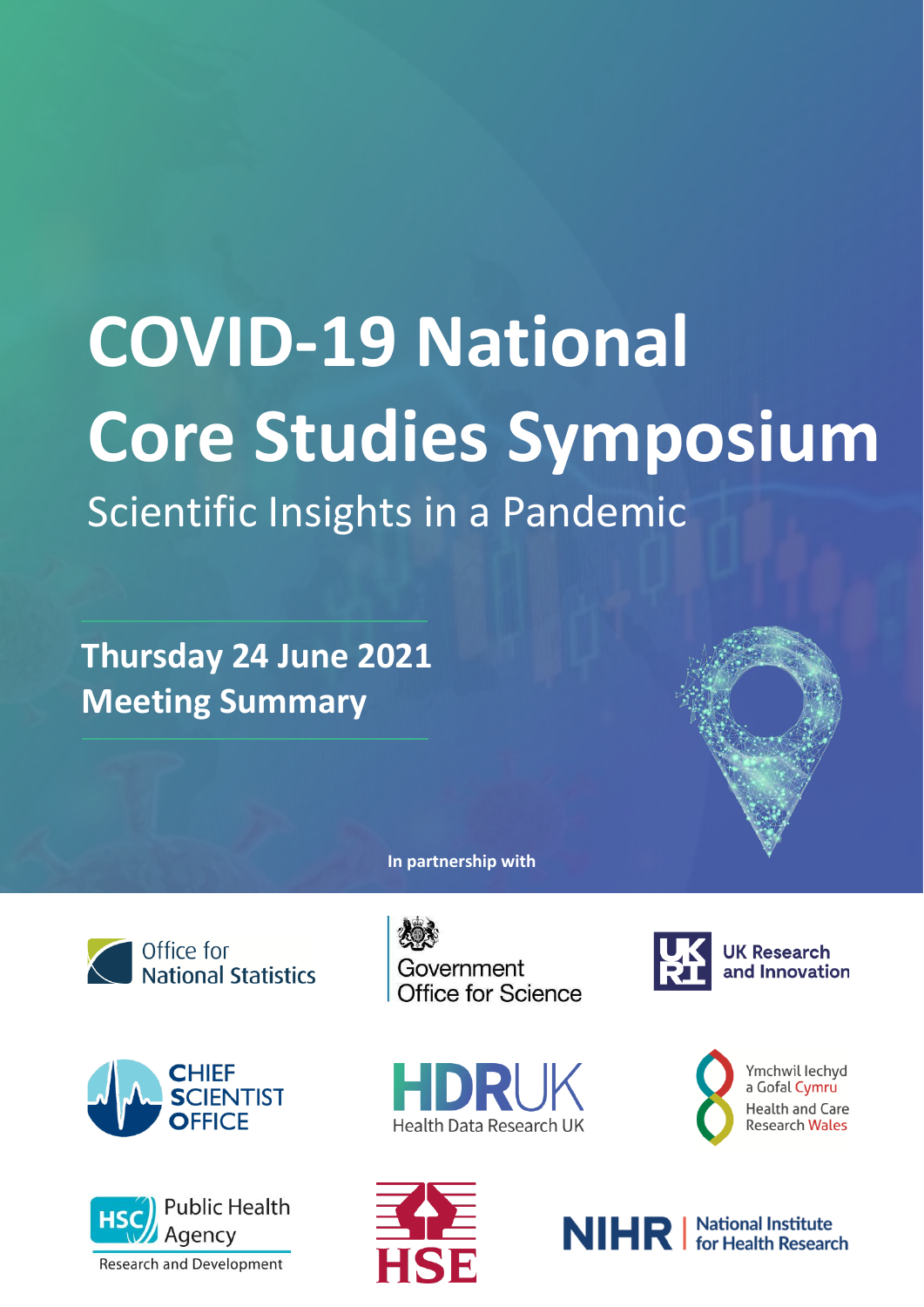#### Introduction

The virtual COVID-19 National Core Studies Symposium event presented progress on the [COVID-19 National](https://www.hdruk.ac.uk/covid-19/covid-19-national-core-studies/)  [Core Studies](https://www.hdruk.ac.uk/covid-19/covid-19-national-core-studies/) Programme - a programme established by the UK Government, UKRI, NIHR and the Health and Safety Executive in October 2020 to accelerate the country's research response into COVID-19 by bringing together UK-wide expertise at pace and at scale.

The study leaders, senior academics, policy makers and front-line research scientists who contributed to the online event addressed issues including future pandemic preparedness, vital research infrastructures, the importance of public engagement, the interface between science and society and the importance to demonstrate trustworthiness.

The COVID-19 National Core Studies Symposium was attended by more than 467 people from 26 countries, the symposium attracted patients, members of the public and colleagues from government, academia, industry, NHS, charities, and the media.

## Key insights

- The COVID-19 National Core Studies have mobilised UK scientific expertise and use of data to identify and respond to essential questions about COVID-19 - rapidly informing policy, operations and planning and building resilience.
- "Team science" and close collaboration are fundamental to the programme.
- Public trust and understanding of science and data sharing must be nurtured.
- Pandemics and serious disease outbreaks are likely to be a feature of future global society meaning that we must maintain high levels of research and readiness.
- National Core Study infrastructure and expertise will be vital if we are realise the 100 Days Mission for Diagnostics, Therapeutics and Vaccines- the first 100 days when faced with a pandemic or epidemic threat are crucial to changing its course and, ideally, preventing it from becoming a pandemic.

## Research, impact, and ongoing work

**A SHEET HDRUK MY UK Research EXE SOLERN SCIENCE AND SCIENCE AND THE SCIENCE OF SOLERN SCIENCE AND SCIENCE OF SCIENCE AND SCIENCE OF STATE OF STATE OF STATE OF STATE OF STATE OF STATE OF STATE OF STATE OF STATE OF STATE OF** 

Substantial strides have been made in all core study areas and much more is on the horizon:

• **Transmission and Environment:** [Professor Andrew Curran;](https://www.gov.uk/government/people/andrew-curran) there have been significant advances in understanding how the interactions between human behaviour, the physical environment and the characteristics of the virus itself that affect transmission. Work continues on critical issues such as the dose of virus needed to cause infection, and the most effective control measures in different industrial sectors

HSC Public Health

**NIHR** Mational Institute

Office for

National Statistics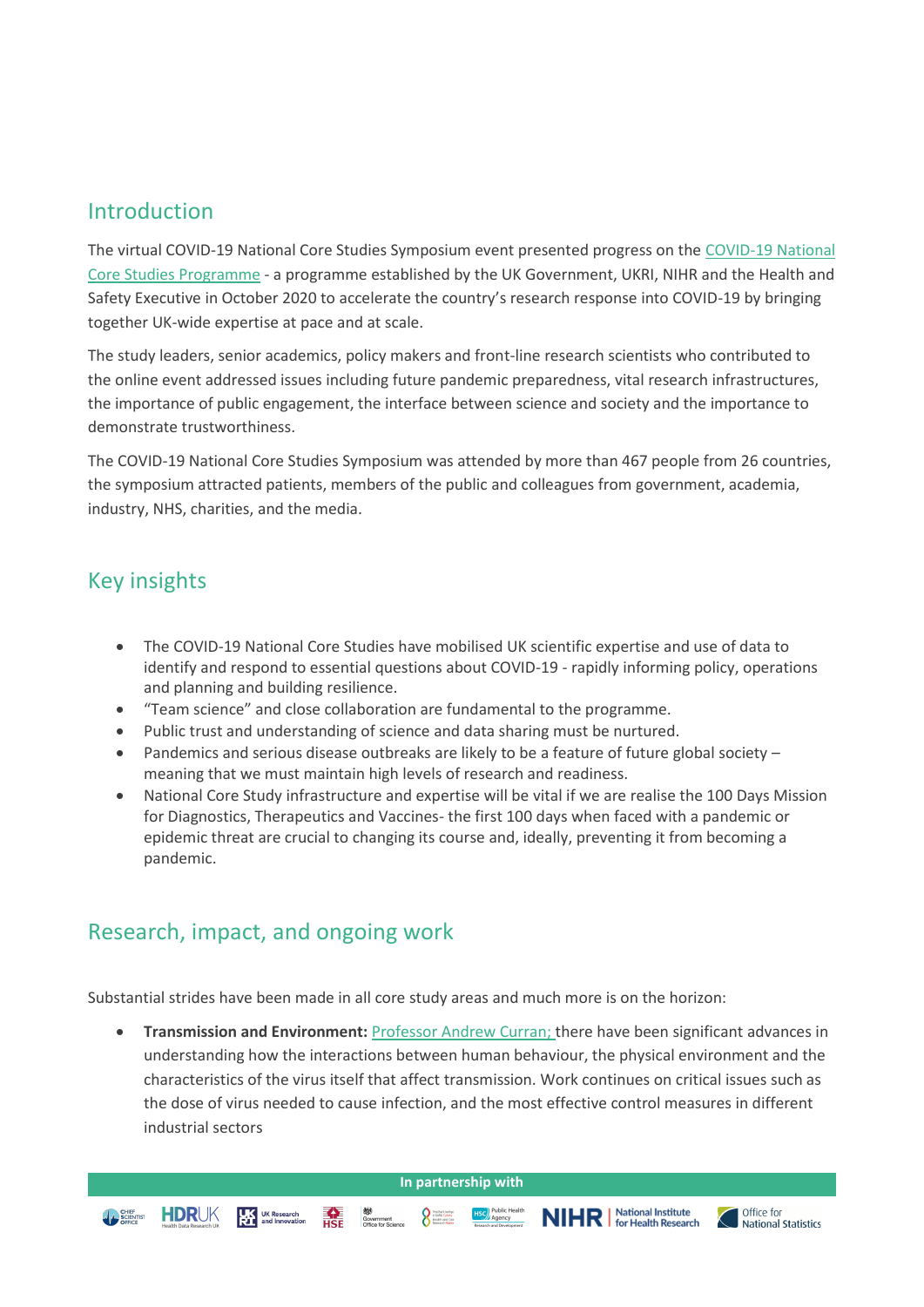- **Longitudinal Health and Wellbeing:** [Professor Jonathan Sterne](https://www.bristol.ac.uk/people/person/Jonathan-Sterne-a3e0a405-8096-424d-a966-e082d3dfcf67) Longitudinal health and wellbeing study has brought together linked data on 58 million people in England and is providing essential information on the social, economic and health impacts of the pandemic in "unprecedentedly huge detail".
- **Immunity:** [Professor Paul Moss](https://www.birmingham.ac.uk/staff/profiles/immunology-immunotherapy/moss-paul.aspx) Advances are being made as "key for understanding and overcoming the pandemic, protecting against infection, determining the severity of mechanisms of organ damage and vaccine responses." One ongoing area of focus is the vaccine response of patients with suppressed immune systems.
- **Epidemiology and Surveillance:** [Professor Sir Ian Diamond](https://www.gov.uk/government/people/ian-diamond) The UK has delivered huge success in tracking the epidemic through a UK wide Community Infection Survey. This has realised new insights into the real-world efficacy of vaccines. This area of study has also proved invaluable in rapidly generating insights on everything from falling levels of vaccine hesitancy to issues around furloughing.
- **Vaccines Trials Infrastructure:** [Dr Divya Chadha Manek](https://www.nihr.ac.uk/news/nihr-clinical-research-network-appoints-new-director-of-business-development-and-marketing/26815) The 17 UK vaccine studies have built an infrastructure project that has accelerated vaccine development and deployment. Successes include signing up 505,000 people for NHS vaccine research. The next focus is on new questions including whether to give the flu jab alongside the COVID-19 vaccination.
- **Clinical Trials Infrastructure:** [Professor Patrick Chinnery](https://cambridgebrc.nihr.ac.uk/research/neuroscience/contact-details/) The UK has created a coherent trial landscape, including RECOVERY, that has enabled effective study of COVID treatments, has been internationally admired. Work is currently taking place on a prophylaxis study platform for treatments that might prevent infection taking hold in high risk patients.
- **Data and Connectivity:** [Professor Andrew Morris](https://www.hdruk.ac.uk/people/andrew-morris/) Building a resilient and secure UK data research infrastructure is vital in our quest to combat COVID-19. This core study area tackled the challenges of mapping data at scale, accelerating access to data and "mustering the support of the UK-wide research community" to answer key pandemic response questions. 87 datasets have been made available with over 1,400 research outputs with almost 800 researchers collaborating on 344 projects.

# Team science

Speakers emphasised that a team science approach and collaborations across academia, industry, the NHS and government in all four UK nations have been fundamental to the initial success of the core studies.

• [Sir Patrick Vallance,](https://www.gov.uk/government/people/patrick-vallance) UK Government Chief Scientific Adviser, said: *"What's amazing is how quickly things have been done. With real focus and energy, you can achieve remarkable things. We've seen amazing examples of team working."*

HSC Public Health

**A SHEET HDRUK TA UK Research The Conserver Comment of the Conserver Comment Comment Comment Comment** 

**NIHR** | National Institute

Office for

National Statistics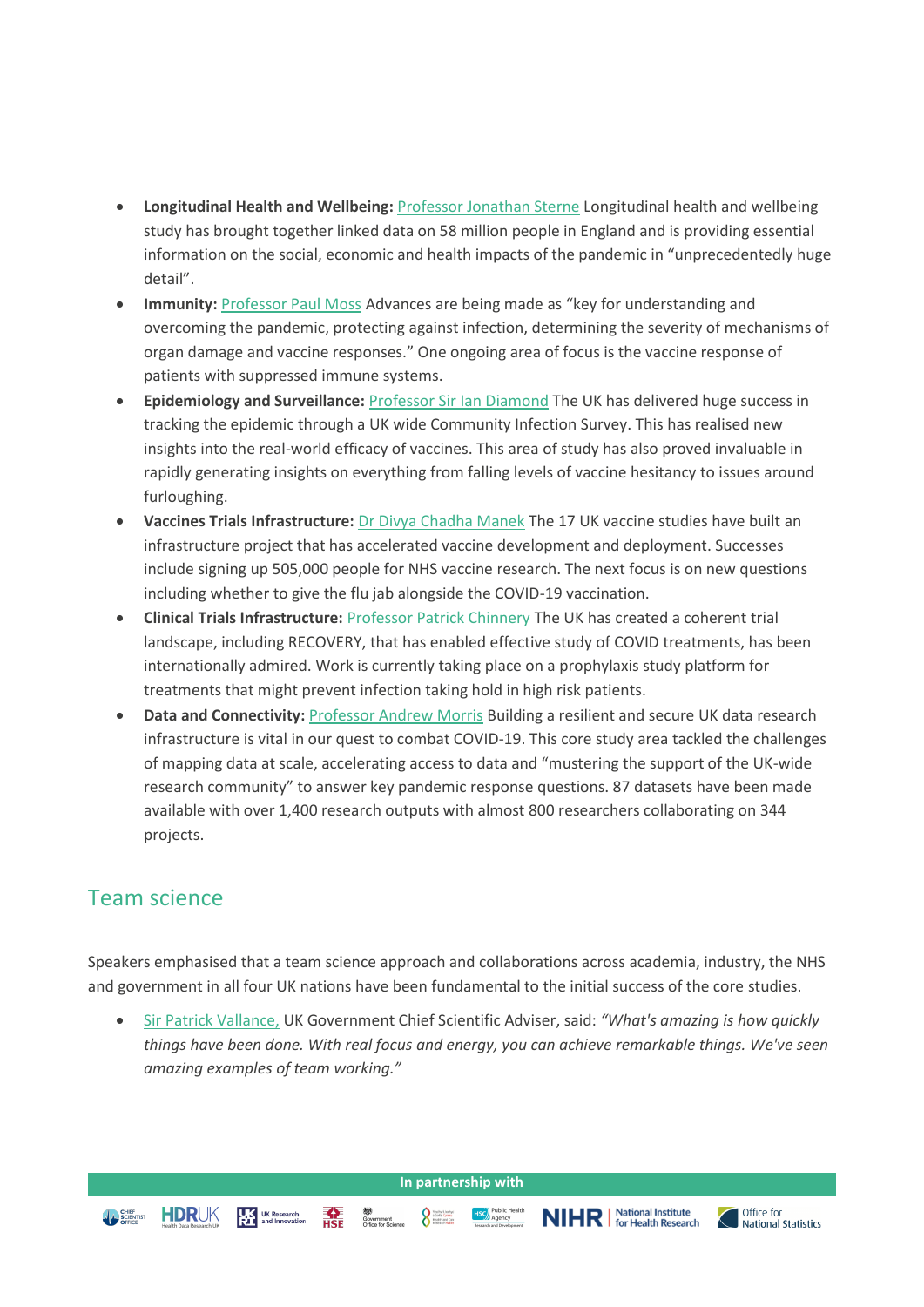## Public involvement and demonstrating trustworthiness

Concern was expressed about public perception of data sharing. Participants emphasised the need to consult the public on their priorities, to nurture trust and address concerns about privacy. There is also a need to encourage an understanding of what science does and the tangible impact on improving and saving lives.

- [Professor Dame Ottoline Leyser,](https://www.ukri.org/about-us/our-structure/ukri-board/chief-executive/) Chief Executive of UKRI, said: *"Science is an incredibly powerful tool in addressing major societal challenges and in giving people a sense of agency so that they can face frightening things like pandemics. But science helps us navigate uncertainty - not eliminate it."*
- [Sir Jeremy Farrar,](https://wellcome.org/who-we-are/people/sir-jeremy-farrar) Director of Wellcome, stated that*: "If society does not trust science, and the data behind it, then we will not achieve the greatest advances for the maximum number of people."*

#### Future preparedness

Climate change, environmental erosion, and humanity's continuing movement towards living in ever-bigger cities with more world trade and travel make it likely that pandemics and major outbreaks will proliferate. Experience shows that the more capacity a society has before a pandemic hits, the better it can cope.

Symposium participants argued that we must learn from the COVID-19 experience. This demands that:

- Systems are in place to spot threats.
- Research and funding are maintained.
- Societies and scientists are ready to respond fast and collaboratively.
- Mechanisms exist for massive, worldwide production of therapeutics, vaccines and diagnostics.
- Global equity of care and treatment are assured.

Speakers asserted that the core studies have laid the foundations for future pandemic responses to be science based, co-ordinated and focused.

• [Rob Orford,](https://gov.wales/dr-rob-orford) Chief Scientific Adviser for Health in Wales, concluded the event by saying: *"We have to prepare, we have to practice, we must work together in partnerships like the national core studies to address the important questions with evidence and learn the necessary lessons."*